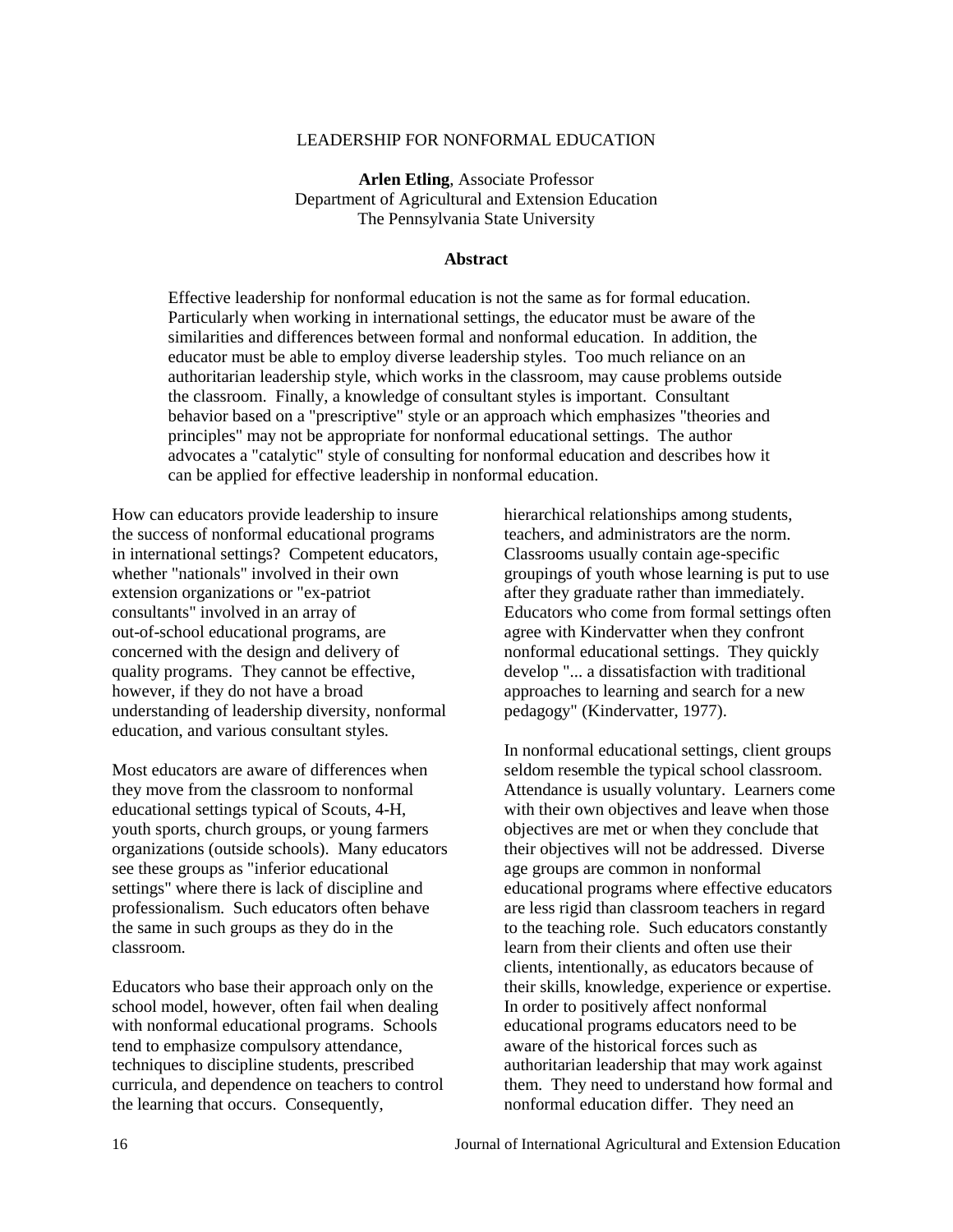expanded awareness and skills in leadership and consultation. This article will address each of these issues.

### **A History of Authoritarian Leadership**

In this century most of the world's population has been deeply affected by colonialism, World War II, the Cold War, independence movements which have often been turbulent, and a period of regional wars and tensions. With few exceptions, world leaders during this time have used an authoritarian leadership style. Military leaders, political "strongmen," and the more recent fundamentalist religious leaders have outnumbered leaders such as Gandhi or Martin Luther King, Jr. Even in newly independent nations the leaders have usually imitated the leadership style of colonial administrators rather than less authoritarian styles. Most decisions affecting people have been made "at the top" rather than at a "grassroots" level. In times of turbulence and scarce resources, this "top down" mode of decision making is understandable.

Even in extension work, technology transfer and innovation have been consciously directed in most countries as part of a national plan toward the "better-off" farmers who are the innovators and early adopters. This approach, however, is being questioned. The Food and Agricultural Organization (FAO) of the United Nations held a global consultation in Rome in December, 1989, on the need to improve extension services. "The consultation found that the *trickle-down* theory of extension--that extension messages flow from the better-off to the poor--had *limited validity* " (FAO, 1990). The consultation concluded, "In many countries, the extension service will have to make greater efforts to adopt the participatory extension approach and mobilize farmers' and other community organizations" (FAO, 1990). To replace "top down" programming with a more participatory approach, extension educators need to understand how nonformal education differs from the formal (school) system. Then they need to modify their leadership and consultation styles accordingly.

## **What is Nonformal Education?**

Nonformal education is difficult to define satisfactorily, and some educators even feel that definitions confine more than clarify. Since nonformal educational activities are numerous and diverse, a single definition which applies to all is difficult to develop. Coombs (1973) says it is:

 ...any organized educational activity outside the established formal system--whether operating separately or as an important feature of some broader activity--that is intended to serve some identifiable learning clienteles and learning objectives.

Even this definition can be confused with formal schooling. Because education is too often perceived in terms of schooling, we must be careful to state our assumptions so that such misconceptions are avoided. We must further clarify and extend Coombs' definition.

Key dimensions can be identified for particular nonformal educational settings. These dimensions are contextual. They may vary from one international setting to another. A review of literature on the theory and practice of nonformal education found that six dimensions tend to dominate (Etling, 1975; Khan, 1989).

- 1. Learner-centered means that emphasis is on learning rather than teaching. The learner participates in determining educational objectives and exerts substantial control over content and method. Attitudes of self-awareness and power to control the environment are fostered. Local initiative, self-help, and innovation are encouraged in order to prepare learners to analyze critically and take action to resolve their own practical problems.
- 2. Cafeteria curriculum (options, variety, and flexibility) is featured instead of the sequential, prescribed curriculum associated with schools. The curriculum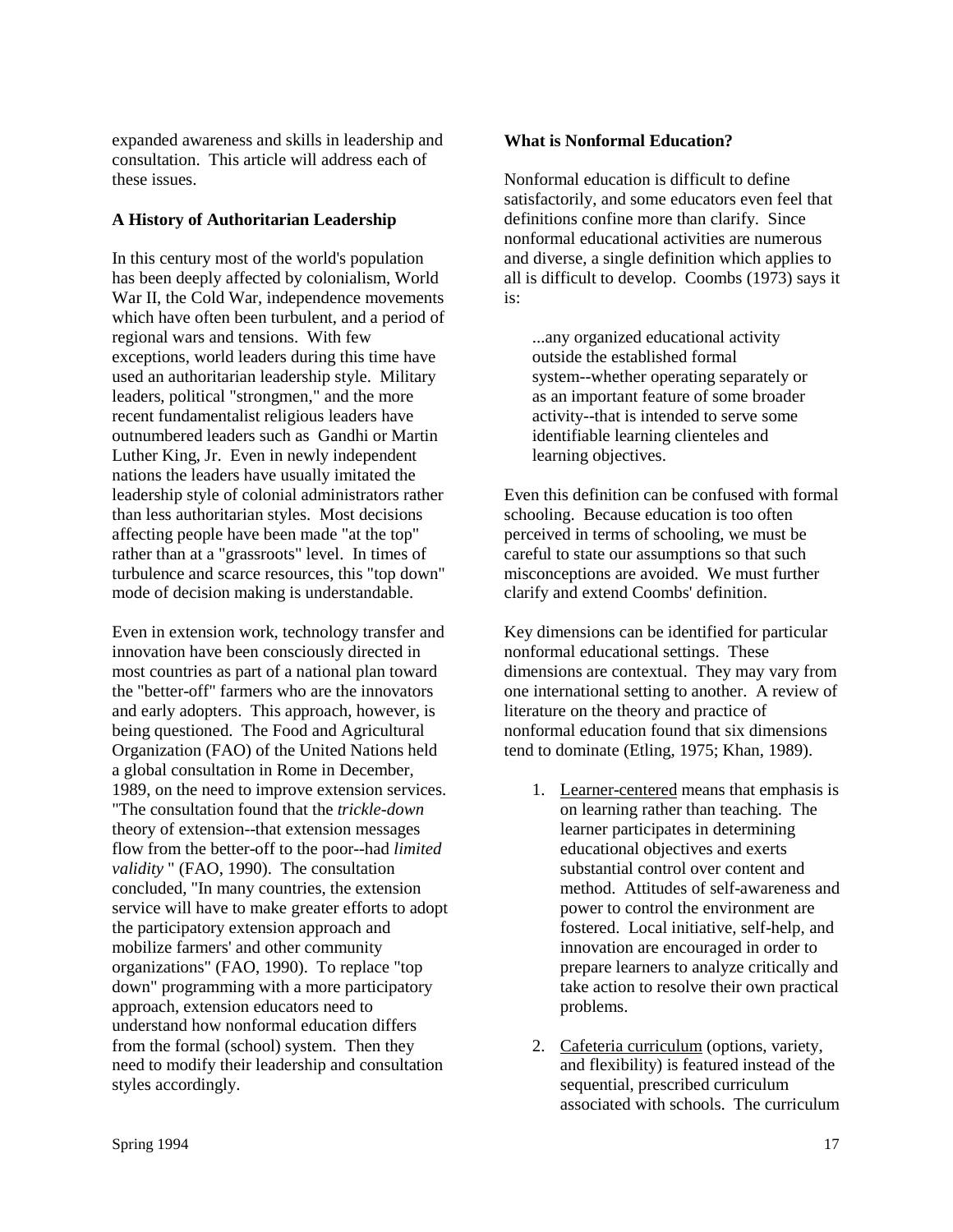is generated primarily by learners. A strong entertainment feature is included. Examples include local radio, village newspapers, market day exhibits, posters, mobile libraries, drama, role play, games, puppets, and epic narrative. Resources and skills need not be imported or professionally designed.

- 3. Informal human relationships are essential. Learners and educators are roles which, ideally, switch back and forth among participants. Informal relationships based on mutual respect are necessary if education is to be learner-centered and learners are to choose from a cafeteria of learning opportunities. While this value position is often difficult for professional teachers to accept, local nonprofessional "facilitators" who see their role as catalyst, helper, or enabler are often more effective than lecturers or classical academicians.
- 4. Reliance on local resources means that costs are kept low without sacrificing quality. Both conventional and unconventional sources are used, and available resources are deployed efficiently. Expensive technology is not necessary and often undesirable. Because learners often bear part of the cost, higher motivation and greater program accountability often result.
- 5. Immediate usefulness is necessary to learners, who are seldom required to participate in nonformal educational programs. If they cannot see immediate and personal value in the program they are likely to leave. Formal schooling often is oriented to future application. Nonformal education usually involves short term activities with immediate impact.
- 6. A lower level of structure is necessary when local situations vary so much between and within themselves. Since a

high level of structure means a high level of control, learner-centered approaches, informal human relationships, and immediate usefulness are difficult to achieve under tightly controlled situations. Flexibility too frequently is sacrificed for control. Yet flexibility is necessary to meet the needs of individuals, subcultures, and minority groups. Voluntary organizations and amateurs who learn on the job are favored over governmental programs featuring bureaucratic approaches managed by civil servants. Decentralization is necessary to allow for local approaches to be used to solve local problems.

If these six dimensions are carefully considered by educators when working in nonformal educational settings, planning and implementation will be more effective. These dimensions affect nonformal educational programs at many points. In cooperative extension in the United States, for instance, these dimensions need to be considered in the structure of the organization, in its mission statement, choice of priorities, in-service training of professionals, and in its use of educational methods and techniques. To be truly effective in the future, extension workers will need to shape their organizations, at both the national and community levels, to be flexible in responding to the needs of clients rather than requiring clients to adapt to a rigid, unresponsive organization. Effective agents have always done this in the past.

Extension workers will need to give special attention to the way extension programs are planned. The steps in program planning, however, do not change with formal and nonformal education. But the involvement of people and the techniques used to plan programs collaboratively differ strikingly. With an authoritarian leadership style and a paternalistic attitude toward clients, nonformal educators are bound to fail. Before working on nonformal educational programs, these educators need to diversify their leadership style.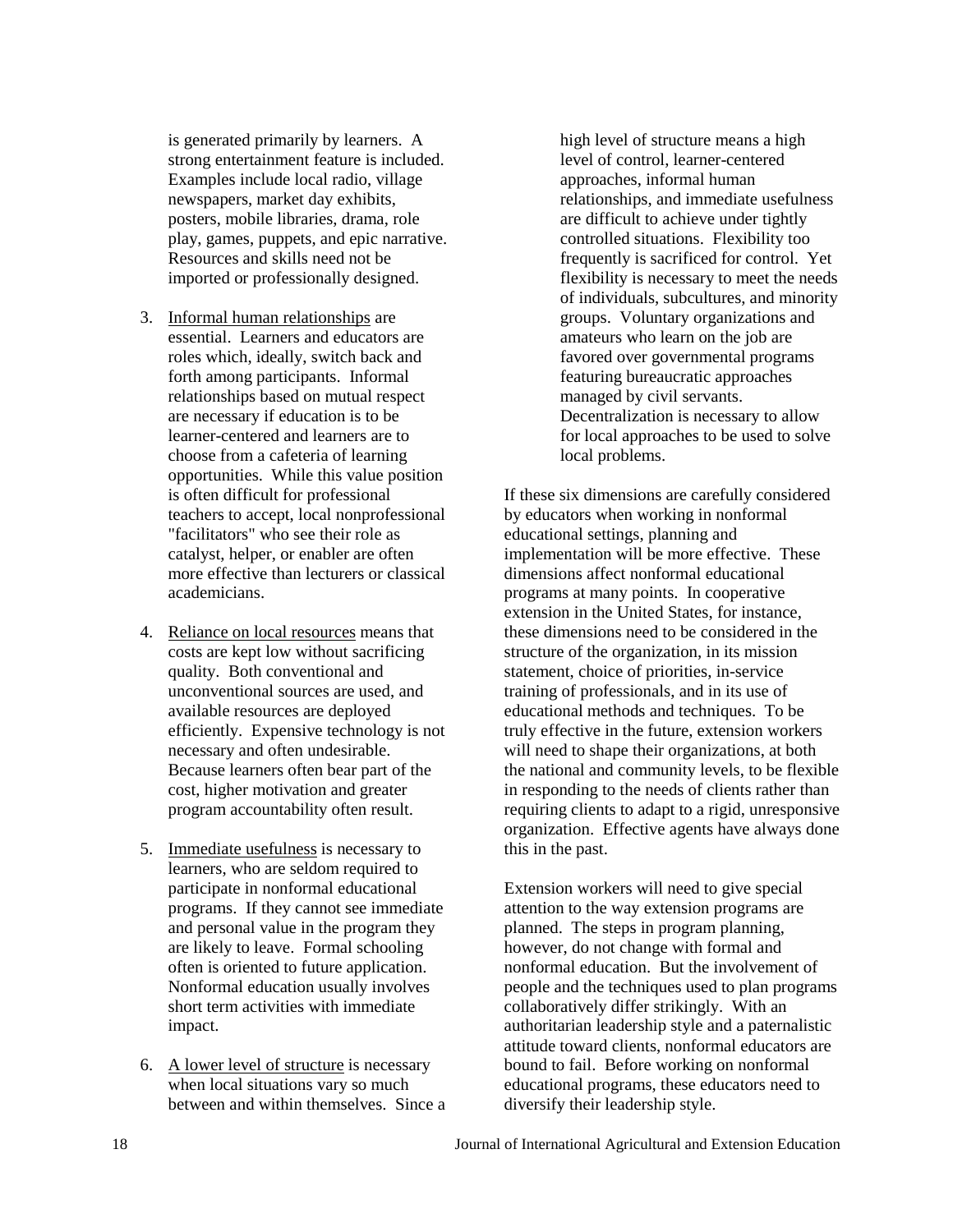### **Diversifying Leadership Style**

We all agree that a leader is someone who influences others. Most individuals have an image of the ideal leader who may be described by such words as persuasive, courageous, powerful, skillful, and intelligent. In addition, many people have ideas about leaders which can be called myths. Examples of myths include the following misconceptions:

- 1. leadership is no more than getting others to do what you want of them;
- 2. leadership is a person--some have it and some do not;

3.some people are born leaders.

- 4. leaders defeat enemies; and
- 5. leadership always involves action.

These are myths because:

- 1. manipulative leaders eventually arouse opposition;
- 2. anyone can be a leader at any time if that person helps a group meet its goals;
- 3. leadership is learned;
- 4. leaders help others accomplish group goals which need not involve an enemy; and
- 5. sometimes leadership involves not taking action.

A definition of leadership which avoids these myths is: **the art and science of helping others to decide on goals and work toward accomplishing those goals.** Of course, leadership is much more. Most writing on leadership focuses on three styles of leaders (Figure 1):

| democratic                         | <i>laissez faire</i> |  |
|------------------------------------|----------------------|--|
|                                    |                      |  |
| democratic                         | non-directive        |  |
| process oriented<br>no orientation |                      |  |
| relationship behavior              | do nothing           |  |
|                                    |                      |  |

Figure 1. Three Styles of Leadership.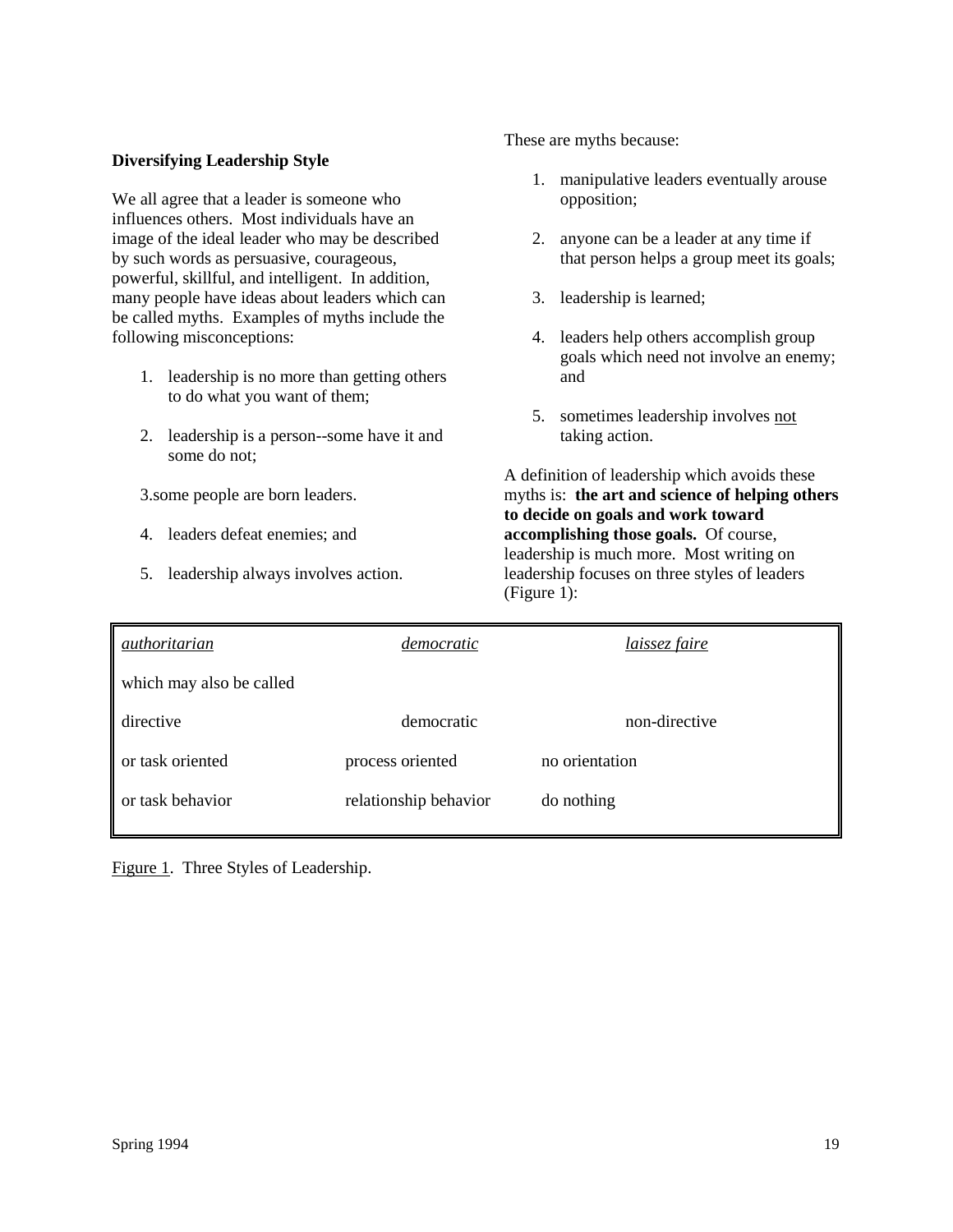According to Etling, Radhakrishna, and Bowen (1993), when a leader is **directive**, that person initiates action, structures activities, motivates others, delegates responsibility, and praises or reprimands subordinates. A **democratic** leader gets results by leading discussions, asking questions to involve others, encouraging others to volunteer for responsibilities, confirming commitments, and asking for a vote to get a consensus or a majority decision. A **non-directive** leader refuses to make decisions for others, uses silence until someone in the group speaks out, gives non-verbal support (nods, smiles) to others who show positive leadership, and gradually fades out of a group when others in the group show an ability and willingness to take over.

Different situations require different styles of leadership. Evacuation of a burning building calls for directive leadership. Deciding among several suggestions for an organization's social event calls for democratic leadership. Helping qualified, experienced, and enthusiastic committee heads calls for non-directive leadership.

Leadership will be most effective if a leader can look at a situation, decide what style of leadership is needed by the group, and act accordingly. When a leader is able to use each of the three leadership styles appropriately, this may be called **facilitator leadership.** A facilitator may therefore direct, use democratic leadership, or intentionally let the group provide its own leadership. The style used will vary according to the leader's formal role within the group, the size of the group, the skills and experience of group members, and the motivation and goals of group members. It also depends on group maturity (the ability and willingness of group members to set goals and work toward the accomplishment of those goals). An effective facilitator leader will learn to quickly consider all of these factors and choose the best leadership style for the situation.

#### **Facilitator Leadership**

Learning more about facilitator leadership is important. Most people value democratic leadership. Historically, however, they have usually followed directive leaders. Non-directive leadership often has been viewed as weak. Military and business activities usually call for directive leadership. Most national leaders come from those backgrounds. But in community volunteer organizations, directive leadership can be overused with disastrous results.

A comparison of the traditional directive leader and the facilitator leader (Etling, Radhakrishna, & Bowen, 1993) is in order (Figure 2).

Nonformal educators, who would develop a facilitator style of leadership need to strengthen their skills and sensitivity in all three areas. To more effectively employ directive leadership, they need to consider if it is the best style for the situation. Does the group need directive leadership? Who is the best person to direct? Who in the group will compete for the leadership role? How can conflict be avoided and cooperation fostered? The directive leader must also avoid taking all of the jobs or seeking all of the glory. A directive leader needs to recognize individuals' contributions, praise them in front of the group, keep criticism constructive and private, delegate responsibility, think before speaking, speak briefly and to the point, seek advice before making decisions for a group, and admit mistakes when they are made.

When practicing democratic leadership, the educator, whether extension agent or outside consultant, should make each group member feel important by asking for opinions, especially from the quieter members, by using a variety of techniques for decision-making (majority voting, negative voting, consensus, compromise, etc.), and by asking questions to get others involved. The democratic leader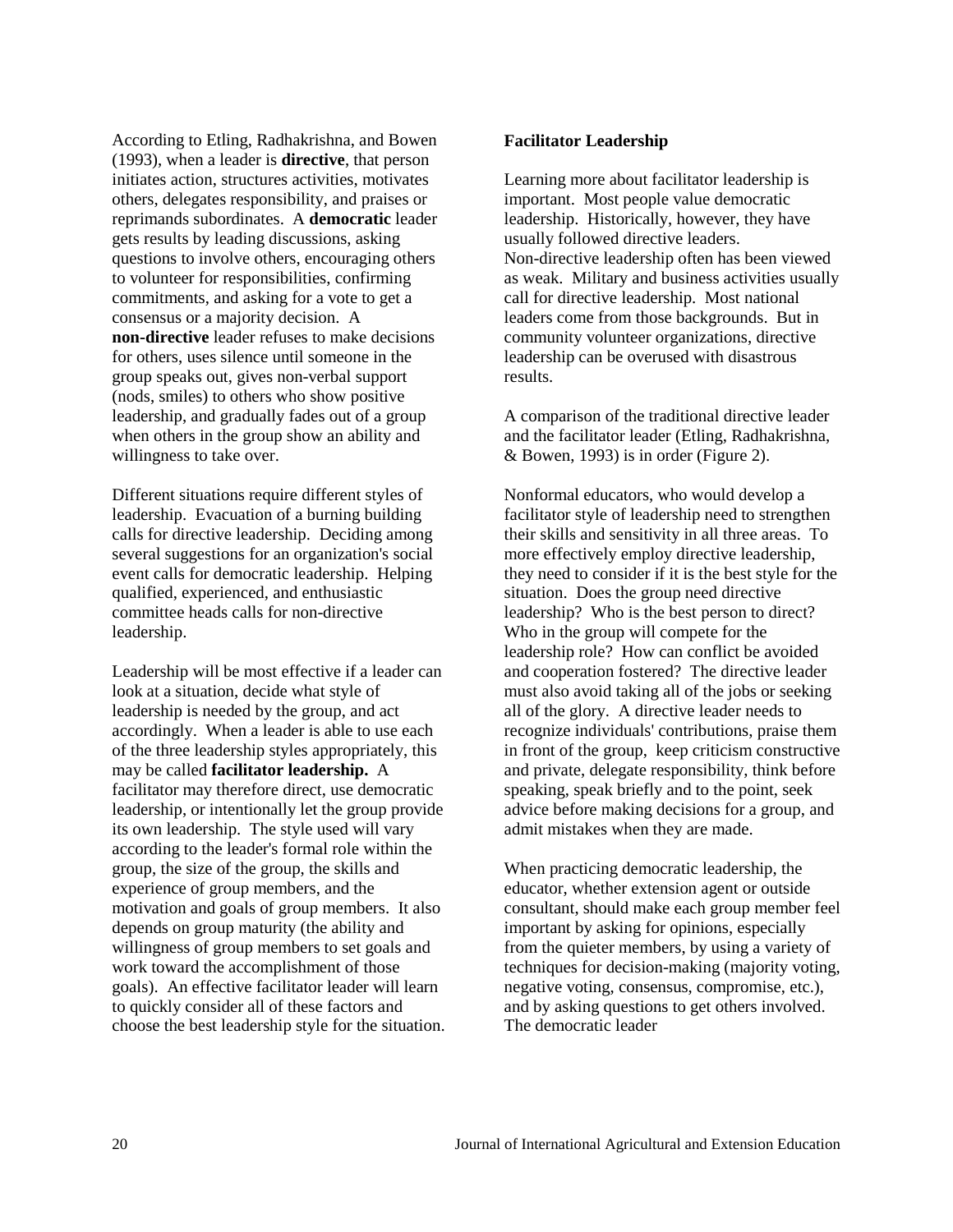| directive leader                               | facilitator leader                                        |
|------------------------------------------------|-----------------------------------------------------------|
| leads from in front                            | often leads from behind                                   |
| one style                                      | three styles                                              |
| gives orders, make statements                  | relies more on questions<br>and suggestions               |
| focuses on leader's strengths                  | focuses on group's needs                                  |
| person of action                               | sensitive, thoughtful person                              |
| know-it-all                                    | seeks help from others                                    |
| says, "Don't just sit there, do<br>something." | says, "Don't just do something,<br>think about it first." |

Figure 2. A Comparison of Traditional Directive Leader with the Facilitator Leader.

should encourage group decisions and discourage individual decisions which do not support the group. Once a decision is made, the democratic leader should summarize agreements and commitments then "check back" to see if group members need help to complete their commitments.

To be an effective non-directive leader, an educator must learn to listen, observe, consider what is happening and why, and encourage others through non-verbal behaviors (smile, nod in agreement, give a "thumbs up" signal). When group members ask for the leader's opinion, the question should be turned back to them or to a quieter member by saying, "I'm not sure. What do you think, Jill?" When asked to decide, a non-directive leader should turn the decision back to them by saying, "I really don't feel I should decide for the group. What are the possible decisions? What are the pros and cons of each? Which possibility would you choose?"

In summary, a facilitator leader assesses the situation and chooses a leadership style appropriate for the situation (Figure 3):

As skills increase, a facilitator will be able to shift from a directive to a democratic to a non-directive style as appropriate. When the group is able to make decisions and take responsibility for its concerns, the facilitator will be prepared to relinquish leadership in order to give attention to other needs or opportunities.

# **Consultant Styles**

When working with local groups in nonformal educational settings in other countries, the educator needs one more tool in order to be effective: an understanding of different consultant styles. Blake and Mouton (1976) describe five consultant styles which they call "kinds of intervention: prescriptive, theories and principles, confrontation, acceptant, and catalytic."

In **prescriptive** consulting the client is told what to do or the consultant does it for the client. The consultant assumes the responsibility and makes decisions. Obviously this style conflicts with the six dimensions of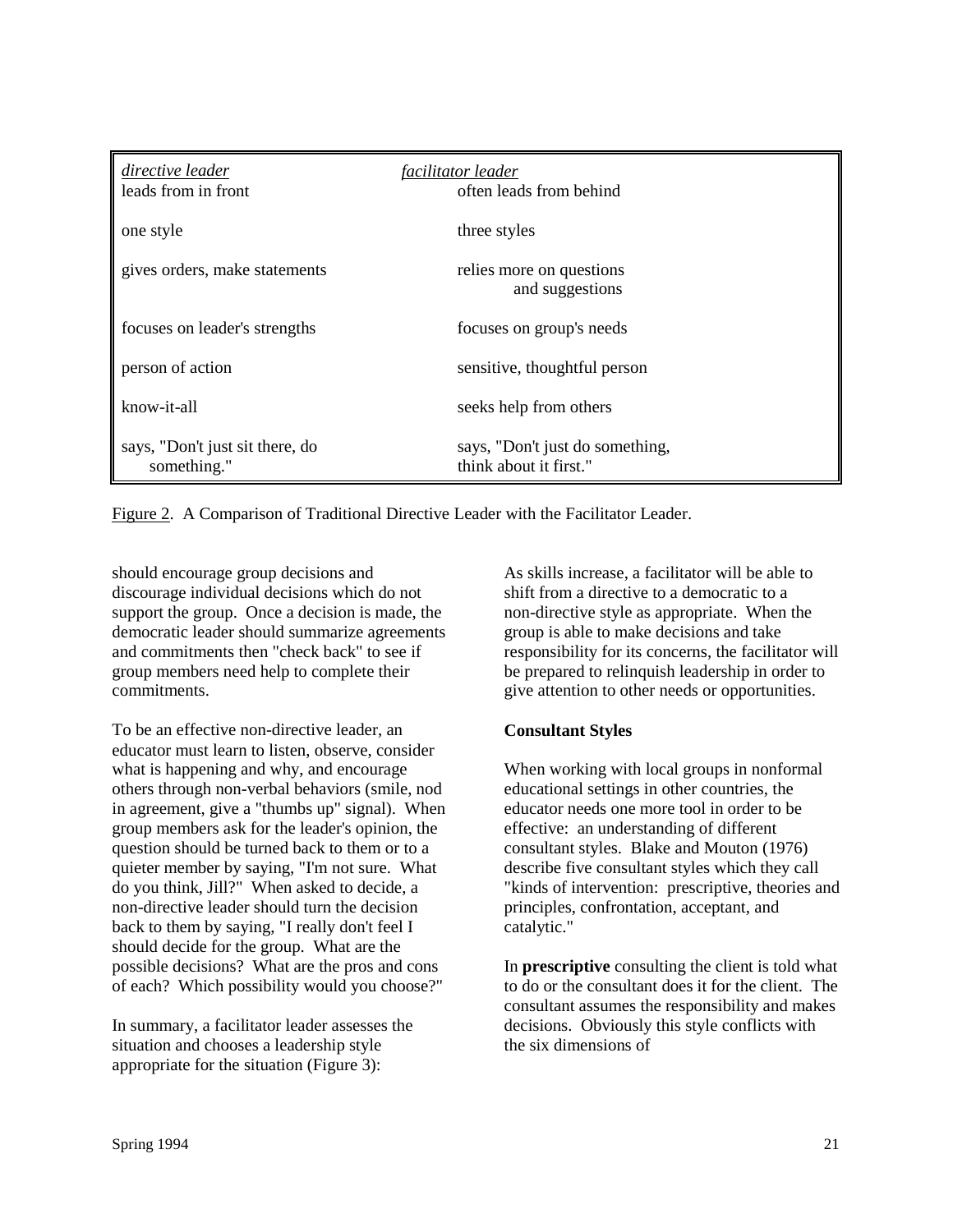| directive  | <b>or</b> | democratic<br><sub>or</sub>                 | non-directive                           |
|------------|-----------|---------------------------------------------|-----------------------------------------|
| initiates  |           | asks questions to<br>involve others         | fades out gradually                     |
| structures |           | leads discussion                            | uses silence                            |
| motivates  |           | tests to see if<br>consensus exists         | gives non-verbal<br>support             |
| delegates  |           | encourages others to<br>take responsibility | refuses to make<br>decisions for others |
| praises    |           | thanks                                      | nods, smiles                            |
| reprimands |           | confirms commitments                        | allows it to happen                     |

Figure 3. Leadership Styles for Appropriate Situations.

nonformal education and would be inappropriate for many nonformal educational settings. It is more consistent with directive leadership. A facilitator leader would not be able to rely extensively on this consultant style.

**Theories and principles** is a kind of intervention where the consultant helps the client internalize theories in order to diagnose and deal with situations using "sound behavior." Theory is defined strictly as explicit hypotheses--systematic behavioral science formulations--that can be tested. Since nonformal education involves trial and error, common sense, and flexible plans (all of which are specifically rejected in Blake and Mouton's definition of theory), this kind of intervention is also largely inappropriate for a nonformal educational setting.

**Confrontation** is a means of challenging assumptions of clients. Although this type of intervention may be helpful and necessary at times, it may damage informal human relationships if overused. Care should be exercised in the use of this consulting style. It tends to be teacher-centered rather than

learner-centered and it fits more with directive leadership than with facilitator leadership.

Where the client needs a sense of personal security or encouragement toward self-reliance, the **acceptant** style may be used. This style is often appropriate in nonformal education (i.e., when encouraging local communities to exercise self-determination). This style may be appropriate in the same situations that call for non-directive leadership. By itself, however, this style is one-dimensional. A facilitator leader might use it occasionally but not always. The acceptant style, if overused, can disappoint clients who may feel that they do not need a consultant who only tells them that they are on the right track.

The fifth kind of intervention, the **catalytic** role, is usually most appropriate where participation is desired. In consulting, as in chemistry, the catalyst is an agent which, when added to other substances, causes a change in the speed of reaction but does not get used up in the process. Catalytic intervention is consistent with the six nonformal education dimensions. It is also similar to the "facilitator" role and involves skills needed by effective nonformal educators.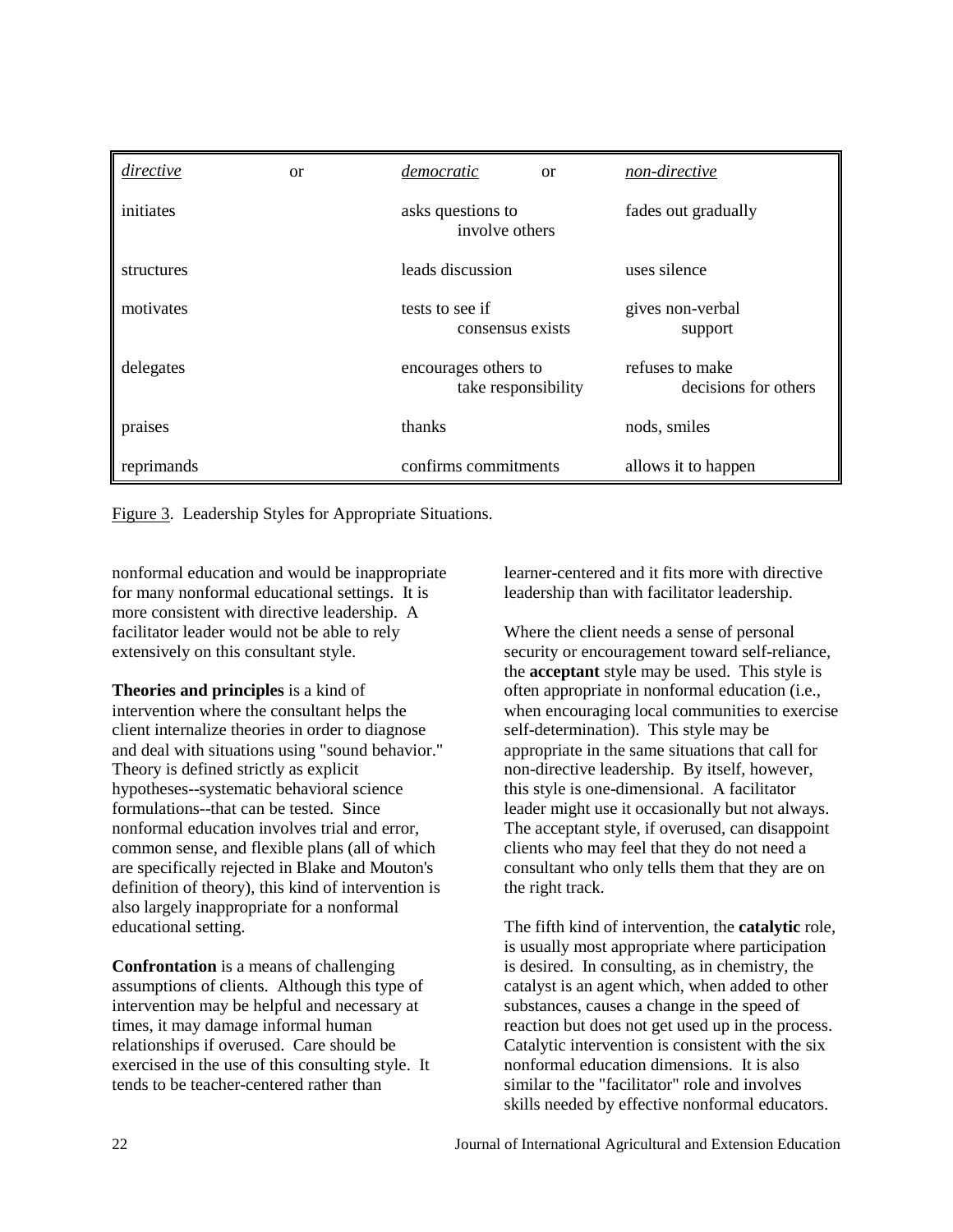At times, the catalytic consultant will use directive leadership; at other times democratic leadership will be appropriate; and occasionally, non-directive leadership may be best to catalyze a client group. The key in catalytic consulting, as in facilitator leadership and nonformal education, is to focus on the learner, maintain flexibility, provide options, maintain informal human relationships, emphasize practicality, and avoid rigidity in structures or processes.

#### **Summary**

This article has focused on effective leadership for nonformal education. The underlying theme is sensitivity and diversity on the part of the international educator. For too long, we have seen "airport consultants" working on nonformal education programs. Such consultants accept assignments for which they are unprepared. They often decide on solutions while enroute to the assignment. Their solutions, however, are usually based on their experiences in formal education. Unfortunately their attitude, on too many occasions, is "Here is my advice, now tell me about your problem." Finally, such consultants usually return home before "their" solutions are implemented. A similar attitude often prevails among the "experts from the capital city" when they visit local educational programs.

Needless to say, competent nonformal educators who practice the preferred behaviors described in this article are rare. Further, to find educators who can move from formal educational settings to nonformal educational settings is even more difficult. If local people are to benefit from their education, they must be heavily involved--not just as passive receivers of "so called" expert advice, but also in the planning and control of their educational programs. The need for active participation by learners is clear. FAO (1990) reviewed several past efforts of top-down administration and trickle down delivery of extension programs and concluded that a new strategy is needed to revitalize rural development:

 A basic element of the strategy is already clear: people's participation. Future development efforts must aim at releasing the energies of rural people and guaranteeing that they share fully in the fruits of their efforts. This can only be achieved by enabling the poor to take charge of their lives, to make full use of resources and to manage their own activities.

This article has discussed several desirable skills and knowledge needed by educators who wish to be effective in nonformal educational settings. It has also described many of the attitudes necessary to work effectively in nonformal educational programs. Of these three--skills, knowledge, and attitudes--the most important is attitude. Educational programs will serve the needs of learners more effectively when educators recognize the basic similarities and differences between formal and nonformal education and then expand their leadership and consulting styles to fit the needs of the programs with which they are working.

### **References**

- Blake, R., & Mouton, G. (1976). Consultation. Reading, Massachusetts: Addison-Wesley Publishing Co.
- Coombs, P. (1973). New paths to learning for rural children and youth. New York: International Council for Educational Development.
- Etling, A., Radhakrishna, R., & Bowen, B. (1993). Participatory planning and decision making. In R. M. Semanta (Ed.), Extension strategy for agricultural development in 2000 A.D. Hyderbad, India: National Academy of Agricultural Research Management.
- Etling, A. (1975). Characteristics of facilitators: The Ecuador project and beyond. Amherst, Massachusetts: Center for International Education, University of Massachusetts.